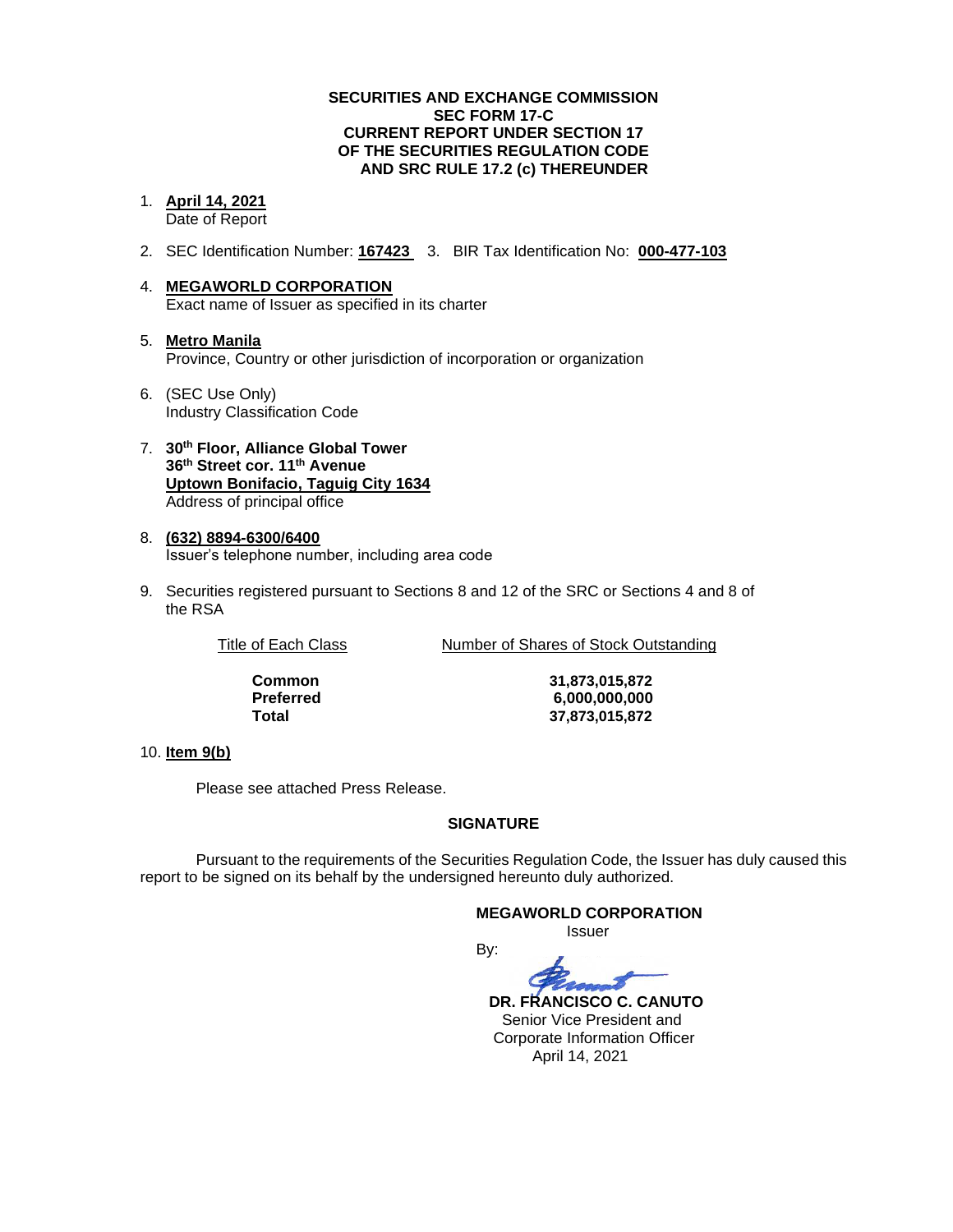

# **MEGAWORLD TEMPERS PANDEMIC IMPACT WITH STRONGER, STABLE OFFICE BUSINESS**

*Megaworld Premier Offices bags 135,000 sqm of new leases mostly during the lockdown in 2020*

*MANILA, Philippines, April 14, 2021* – Andrew Tan-led property giant Megaworld closed deals for new office leases last year, even as the three quarters of the year were marred by community lockdowns across the country.

Around 135,000 square meters of fresh office space inventory were leased out in the company's townships in Iloilo, Quezon City, and Fort Bonifacio. Around 78% of these new leases are part of the expansion programs of existing office partners while the rest were taken by new client companies.

"These are mostly companies operating BPOs, e-commerce, logistics, and finance. And we are very happy to see the strong interest on our office developments in Iloilo Business Park. Approximately 20% of new leases have been booked there and we even cemented our dominance in terms of market share in the Iloilo office market," reveals Kevin L. Tan, chief strategy office, Megaworld.

In addition to new leases, the company also bagged lease renewals of around 145,000 square meters of office spaces from various company tenants last year.

*Megaworld Premier Offices* ended 2020 with P10.4-billion in rental revenues, just around the same level in the previous year.

The company was also able to complete the construction of around 87,000 square meters of fresh office spaces last year, bringing the total leasable office inventory to 1.4-million square meters. This excludes the office spaces that are for sale in Iloilo Business Park and Maple Grove in Cavite.

"At this point, we can say that our office business is the most stable income generator in our company's revenue stream with or without this health crisis, and we continue to focus on the expansion of this business in the years to come and further strengthen our leadership in the country's office property sector," says Tan.

In 2020, the company's net income slipped by 45% to P10.6-billion while consolidated revenues decreased by 35% to P43.5-billion compared to the previous year due to the pandemic. Net income attributable to parent company stood at P9.9-billion last year.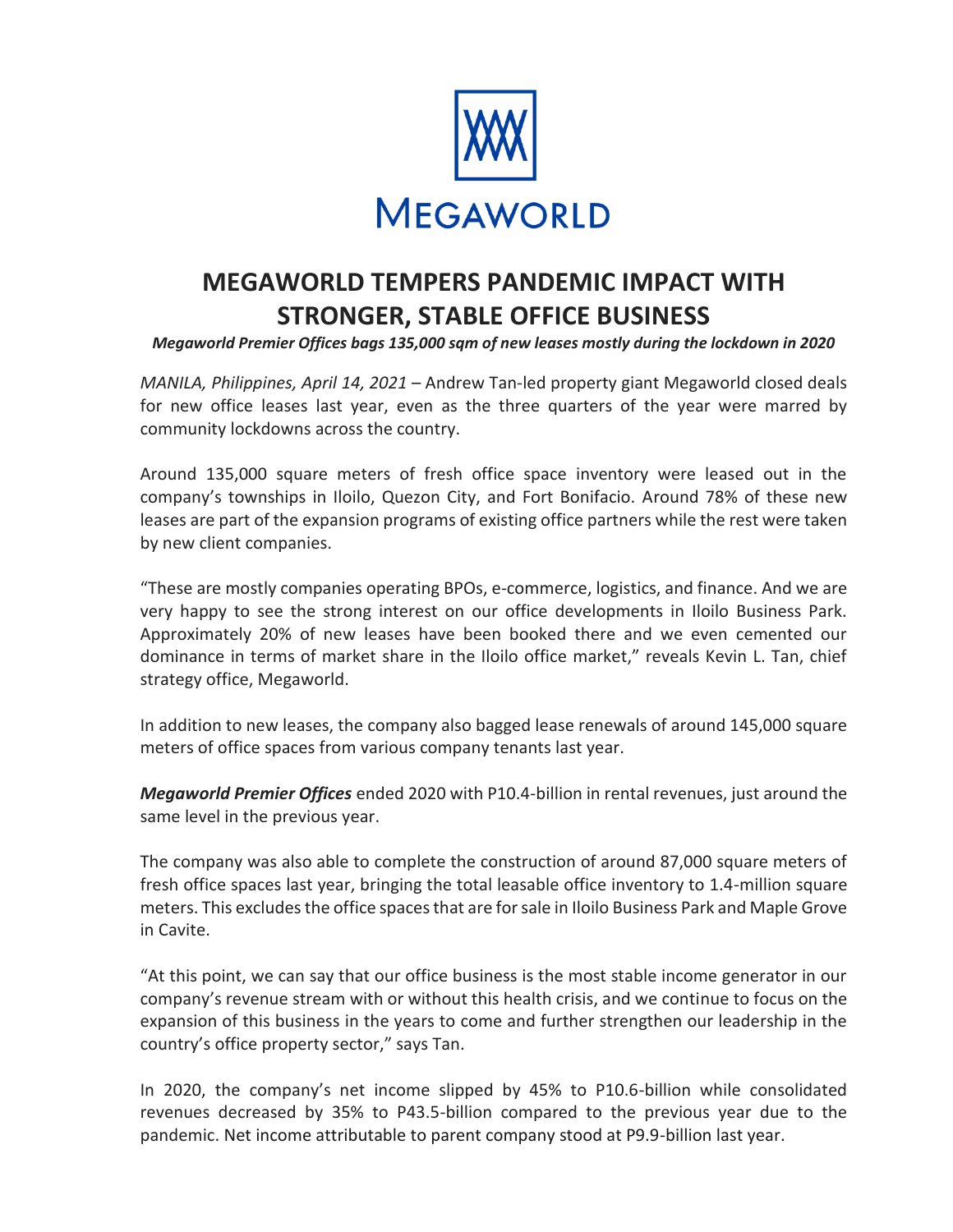On a quarter-on-quarter basis, however, the last quarter of 2020 saw signs of remarkable recovery in most of the company's core businesses, particularly on *Megaworld Lifestyle Malls*, *Megaworld Hotels*, and even on the residential business, as the country eased quarantine measures in time for the holiday season.

Real estate sales grew 22% in the fourth quarter compared to the third quarter last year with reservation sales up 85% quarter on quarter, while *Megaworld Lifestyle Mall*s and *Megaworld Hotels* also grew 24% and 25% quarter on quarter, respectively.

"Through continuous innovation and strengthened relationships with our customers and retail partners, we were able preserve Megaworld's profitability. The adjustments made by our various business segments amidst the challenging environment allowed us to benefit from the gradual reopening of the economy. Nonetheless, the main priority of Megaworld during this time was to preserve the jobs of our workers and to continue to provide the much-needed services to the communities that we serve," explains Tan.

Megaworld's rental income slid 23% to P12.9-billion last year compared to the year before, while real estate sales declined by 42% to P24.9-billion year-on-year.

Despite the effects of the pandemic to the tourism and hospitality industry, *Megaworld Hotels* still booked P1.5-billion last year.

On the residential business, the company launched P7.8-billion worth of new projects last year, particularly in The Upper East Bacolod, IloIlo Business Park, Capital Town Pampanga, and Hamptons Caliraya in Laguna.

To date, Megaworld has 26 masterplanned integrated urban townships, integrated lifestyle communities, and lifestyle estates across the country, namely: Eastwood City in Libis, Quezon City, (18.5 hectares); Newport City in Pasay City (25 hectares); McKinley Hill (50 hectares), McKinley West (34.5 hectares), Uptown Bonifacio (15.4 hectares) and Forbes Town (5 hectares), all in Fort Bonifacio, Taguig City; Lucky Chinatown in Binondo, Manila (3 hectares); The Mactan Newtown in Lapu-Lapu City, Cebu (30 hectares); Iloilo Business Park in Mandurriao, Iloilo City (72 hectares); Sta. Barbara Heights in Sta. Barbara, Iloilo (173 hectares); Boracay Newcoast in Boracay Island (150 hectares); Twin Lakes in Alfonso, Batangas near Tagaytay (1,300 hectares); ArcoVia City in Pasig City (12.3 hectares); Southwoods City in the boundaries of Cavite and Laguna (561 hectares); Davao Park District in Lanang, Davao City (11 hectares); Alabang West in Las Piñas City (62 hectares); Eastland Heights in Antipolo, Rizal (640 hectares); Suntrust Ecotown in Tanza, Cavite (350 hectares); Maple Grove in General Trias, Cavite (140 hectares); The Hamptons Caliraya in Lumban-Cavinti, Laguna (300 hectares); The Upper East (34 hectares) and Northill Gateway (50 hectares) both in Negros Occidental; Capital Town Pampanga beside the Pampanga Provincial Capitol in the City of San Fernando (35.6 hectares); Westside City in the Entertainment City in Paranaque City (31 hectares); Empire East Highland City in Antipolo, Rizal (24 hectares), Arden Botanical Estate in the boundaries of Trece Martires and Tanza, Cavite (251 hectares) ###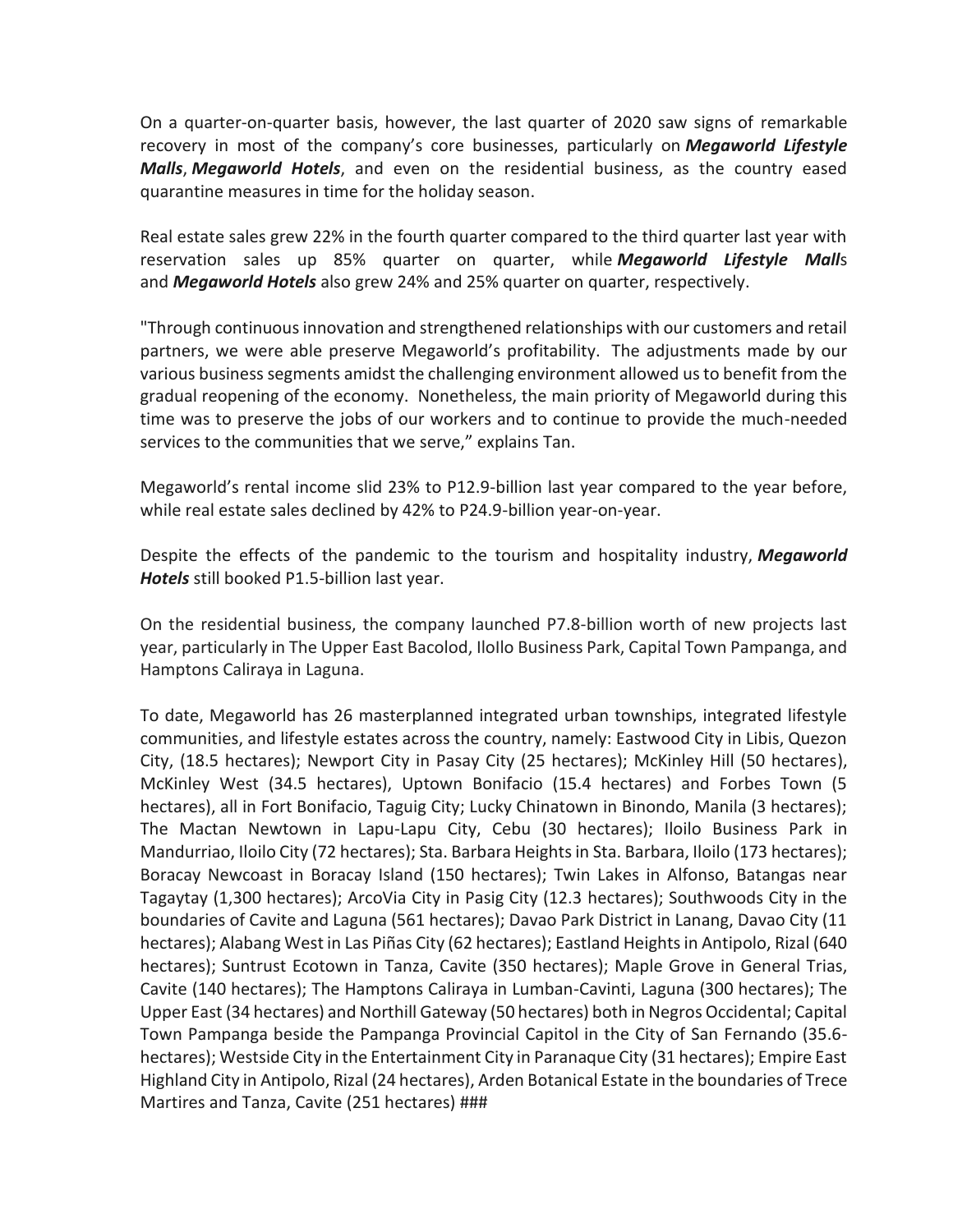# **SECURITIES AND EXCHANGE COMMISSION SEC FORM 17-C**

## **CURRENT REPORT UNDER SECTION 17 OF THE SECURITIES REGULATION CODE AND SRC RULE 17.2(c) THEREUNDER**

| 1. Date of Report (Date of earliest event reported)<br>Apr 14, 2021                                                                                                    |                                                                             |  |
|------------------------------------------------------------------------------------------------------------------------------------------------------------------------|-----------------------------------------------------------------------------|--|
| 2. SEC Identification Number                                                                                                                                           |                                                                             |  |
| 167423                                                                                                                                                                 |                                                                             |  |
| 3. BIR Tax Identification No.                                                                                                                                          |                                                                             |  |
| 000-477-103                                                                                                                                                            |                                                                             |  |
| 4. Exact name of issuer as specified in its charter                                                                                                                    |                                                                             |  |
| <b>MEGAWORLD CORPORATION</b>                                                                                                                                           |                                                                             |  |
| 5. Province, country or other jurisdiction of incorporation                                                                                                            |                                                                             |  |
| <b>Metro Manila</b>                                                                                                                                                    |                                                                             |  |
| 6. Industry Classification Code(SEC Use Only)                                                                                                                          |                                                                             |  |
| 7. Address of principal office<br>30th Floor, Alliance Global Tower 36th Street cor. 11th Avenue Uptown Bonifacio,<br><b>Taguig City</b><br><b>Postal Code</b><br>1634 |                                                                             |  |
| 8. Issuer's telephone number, including area code                                                                                                                      |                                                                             |  |
| (632) 8894-6300/640                                                                                                                                                    |                                                                             |  |
| N/A                                                                                                                                                                    | 9. Former name or former address, if changed since last report              |  |
|                                                                                                                                                                        |                                                                             |  |
| 10. Securities registered pursuant to Sections 8 and 12 of the SRC or Sections 4 and 8 of the RSA                                                                      |                                                                             |  |
| <b>Title of Each Class</b>                                                                                                                                             | Number of Shares of Common Stock Outstanding and Amount of Debt Outstanding |  |
| Common                                                                                                                                                                 | 31,873,015,872                                                              |  |
| Preferred                                                                                                                                                              | 6,000,000,000                                                               |  |
|                                                                                                                                                                        | 11. Indicate the item numbers reported herein                               |  |
| Item $9(b)$                                                                                                                                                            |                                                                             |  |

The Exchange does not warrant and holds no responsibility for the veracity of the facts and representations contained in all corporate disclosures, including financial reports. All data contained herein are prepared and submitted by the disclosing party to the Exchange, and are disseminated solely for purposes of information. Any questions on the data contained herein should be addressed directly to the Corporate Information Officer of the disclosing party.